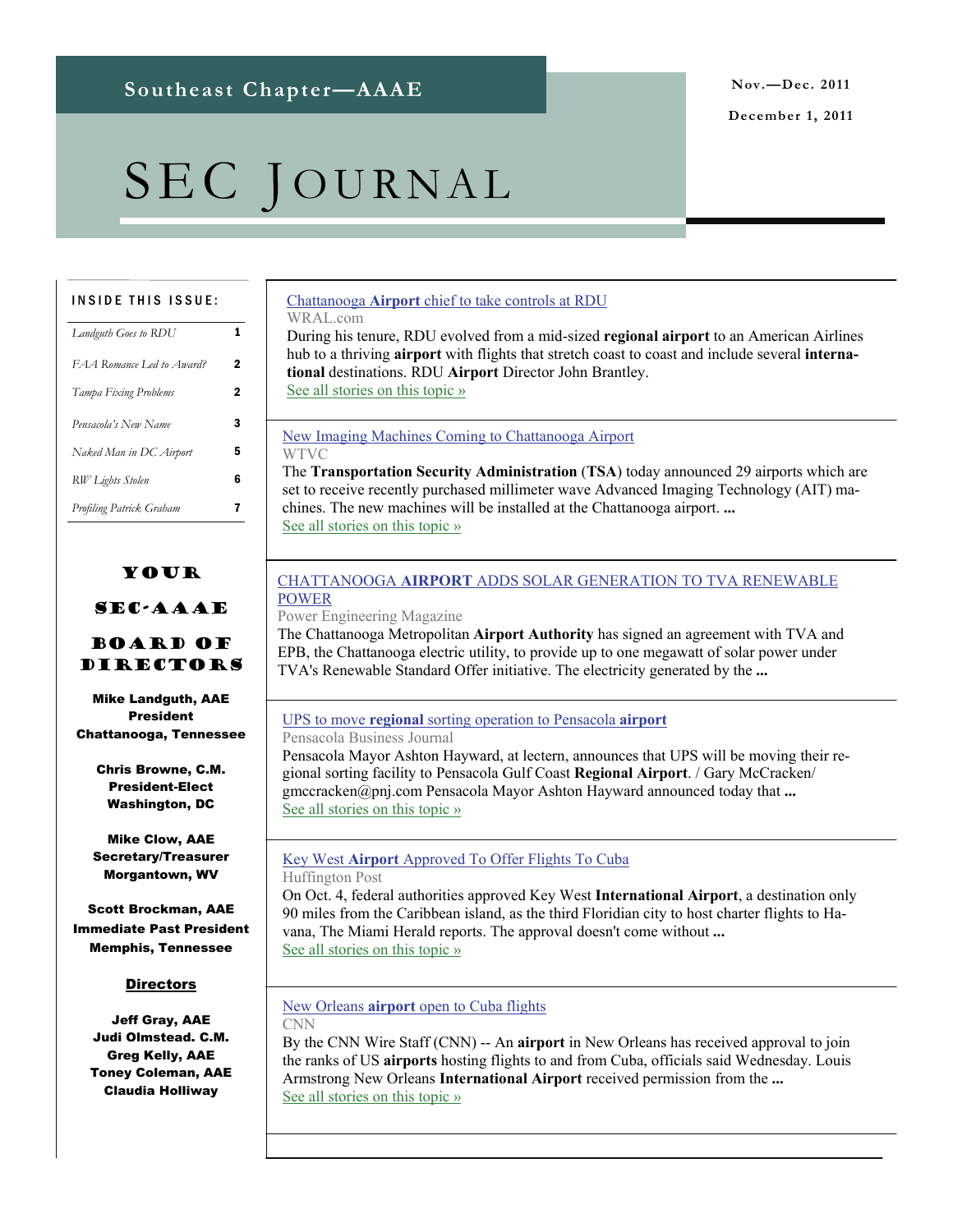The information contained in this newsletter is for general information purposes only. The information is provided by the Southeast Chapter of the American Association of Airport Executives and while we endeavor to keep the information up to date and correct, we make no representations or warranties of any kind, express or implied, about the completeness, accuracy, reliability, suitability or availability with respect to the website(s) noted herein or the information, products, services, or related graphics contained in the newsletter or on the website(s) noted for any purpose. Any reliance you place on such information is, therefore, strictly at your own risk.

 In no event will the Southeast Chapter of the American Association of Airport Executives be liable for any loss or damage including without limitation, indirect or consequential loss or damage, or any loss or damage whatsoever arising from loss of data or profits arising out of, or in connection with, the use of this newsletter.

 Through this newsletter you are able to link to other websites which are not under the control of the Southeast Chapter of the American Association of Airport Executives. We have no control over the nature, content, comments, language and availability of those sites. The inclusion of any links does not imply a recommendation or endorsement of the views expressed within any links.

 The Southeast Chapter of the American Association of Airport Executives is confident every effort is made to keep the website(s) noted herein up and running smoothly; however, The Southeast Chapter of the American Association of Airport Executives takes no responsibility for, and will not be liable for, the website (s) being temporarily unavailable due to technical issues beyond our control or links that have expired, are disabled or misdirected.

 Linked headlines for the Southeast Chapter—AAAE Journal provided by Google News at www.news.google.com.

#### [Police seize name-brand knockoffs valued at \\$31000](http://www.google.com/url?sa=X&q=http://www.gastongazette.com/news/police-62146-seize-shelby.html&ct=ga&cad=CAcQARgAIAAoATAAOABAiJ-A9QRIAVAAWABiBWVuLVVT&cd=9mnHOllh7zs&usg=AFQjCNFS8yPbH6fBBeuhOzhRoMgh51AzgQ)

Gaston Gazette

The **Federal Aviation Administration** estimates that 2 percent of the 26 million airline parts installed each year are counterfeit, which equals about 520000 parts. - In 2003, the Motor and Equipment Manufacturers Association cited safety violations due **...** [See all stories on this topic »](http://www.google.com/url?sa=X&q=http://news.google.com/news/story%3Fncl%3Dhttp://www.gastongazette.com/news/police-62146-seize-shelby.html%26hl%3Den%26geo%3Dus&ct=ga&cad=CAcQARgAIAAoBjAAOABAiJ-A9QRIAVAAWABiBWVuLVVT&cd=9mnHOllh7zs&usg=AFQjCNFCBEux4jpk6lOY5zsVwRPUw_LV-w)

#### Tampa **airport's** [new director says he's fixing problems](http://www.google.com/url?sa=X&q=http://www2.tbo.com/news/business/2011/oct/20/2/tampa-airport-had-problems-hes-fixing-them-new-dir-ar-273084/&ct=ga&cad=CAEQARgAIAAoATAAOABA3uiA9QRIAVAAWABiAmVu&cd=8qodEsYnfDk&usg=AFQjCNFKo7h_4qppWUtMMXORuNzuyyFmzg)

Tbo.com

The Hillsborough County Aviation **Authority** – Lopano's boss – meets Thursday to talk about his contract and whether to put a bonus clause in his contract. In his self-evaluation, Lopano wrote that "operational metrics such as passengers, revenues and **...** [See all stories on this topic »](http://www.google.com/url?sa=X&q=http://news.google.com/news/story%3Fncl%3Dhttp://www2.tbo.com/news/business/2011/oct/20/2/tampa-airport-had-problems-hes-fixing-them-new-dir-ar-273084/%26hl%3Den%26geo%3Dus&ct=ga&cad=CAEQARgAIAAoBjAAOABA3uiA9QRIAVAAWABiAmVu&cd=8qodEsYnfDk&usg=AFQjCNFz8m2Px4wvPIJboMUWXSNi_umEXQ)

Investigation: **FAA** [romance led to \\$970 million contract award, 3300-percent](http://www.google.com/url?sa=X&q=http://dailycaller.com/2011/10/20/investigation-faa-romance-led-to-970-million-contract-award-3300-percent-increase-in-air-traffic-control-errors/&ct=ga&cad=CAcQARgAIAAoATAAOABArL2B9QRIAVAAWABiBWVuLVVT&cd=ZNryi1CRqFo&usg=AFQjCNGba9LypImmUpyMTLopy-Bl6jXkZQ) **...** Daily Caller

That change was likely the result of an **FAA** contracting shuffle orchestrated by an **FAA** official and her lover — a former **FAA** official who worked for Raytheon at the time the contract was awarded. Raytheon won the contract, worth nearly \$1 billion. **...** [See all stories on this topic »](http://www.google.com/url?sa=X&q=http://news.google.com/news/story%3Fncl%3Dhttp://dailycaller.com/2011/10/20/investigation-faa-romance-led-to-970-million-contract-award-3300-percent-increase-in-air-traffic-control-errors/%26hl%3Den%26geo%3Dus&ct=ga&cad=CAcQARgAIAAoBjAAOABArL2B9QRIAVAAWABiBWVuLVVT&cd=ZNryi1CRqFo&usg=AFQjCNFJlNVsZ36XYdwxvzM3Hyrnv9Ddfg)

Slideshow: Memphis **airport** [unveils new tower, third tallest in US](http://www.google.com/url?sa=X&q=http://www.bizjournals.com/memphis/news/2011/10/20/memphis-airport-unveils-new-tower.html&ct=ga&cad=CAEQARgAIAAoATAAOABApKGC9QRIAVAAWABiAmVu&cd=ABC21A9je3k&usg=AFQjCNHdS4_ppf05QAwNwGlQ4J3XfhVROQ)

Bizjournals.com

Memphis **International Airport** and the Federal Aviation Administration are showing off the new \$72.6 million air traffic control tower Thursday for local officials, media and dignitaries. Although the tower has the latest and greatest technology, **...** [See all stories on this topic »](http://www.google.com/url?sa=X&q=http://news.google.com/news/story%3Fncl%3Dhttp://www.bizjournals.com/memphis/news/2011/10/20/memphis-airport-unveils-new-tower.html%26hl%3Den%26geo%3Dus&ct=ga&cad=CAEQARgAIAAoBjAAOABApKGC9QRIAVAAWABiAmVu&cd=ABC21A9je3k&usg=AFQjCNEsxjhDJEC1nI5gtk_DeqpGHBeH1g)

**TSA** [Doing Random Truck Searches On Tennessee Highway](http://www.google.com/url?sa=X&q=http://news.slashdot.org/story/11/10/20/2212225/tsa-doing-random-truck-searches-on-tennessee-highway%3Futm_source%3Drss1.0mainlinkanon%26utm_medium%3Dfeed&ct=ga&cad=CAEQARgAIAAoATAAOABAuJqD9QRIAVAAWABiAmVu&cd=Rzh7G2a2JNQ&usg=AFQjCNEUdFHwv5C1I21fyI2fwC_vy47fvg)

Slashdot

OverTheGeicoE writes "**TSA** is expanding its presence to the American road system. As part of its Visible Intermodal Prevention and Response (VIPR) program, **TSA** agents are now working at 5 weigh stations and two bus stations in Tennessee. **...** [See all stories on this topic »](http://www.google.com/url?sa=X&q=http://news.google.com/news/story%3Fncl%3Dhttp://news.slashdot.org/story/11/10/20/2212225/tsa-doing-random-truck-searches-on-tennessee-highway%253Futm_source%253Drss1.0mainlinkanon%2526utm_medium%253Dfeed%26hl%3Den%26geo%3Dus&ct=ga&cad=CAEQARgAIAAoBjAAOABAuJqD9QRIAVAAWABiAmVu&cd=Rzh7G2a2JNQ&usg=AFQjCNEihvkC6LXtLGpX08qGvHacvjeFxw)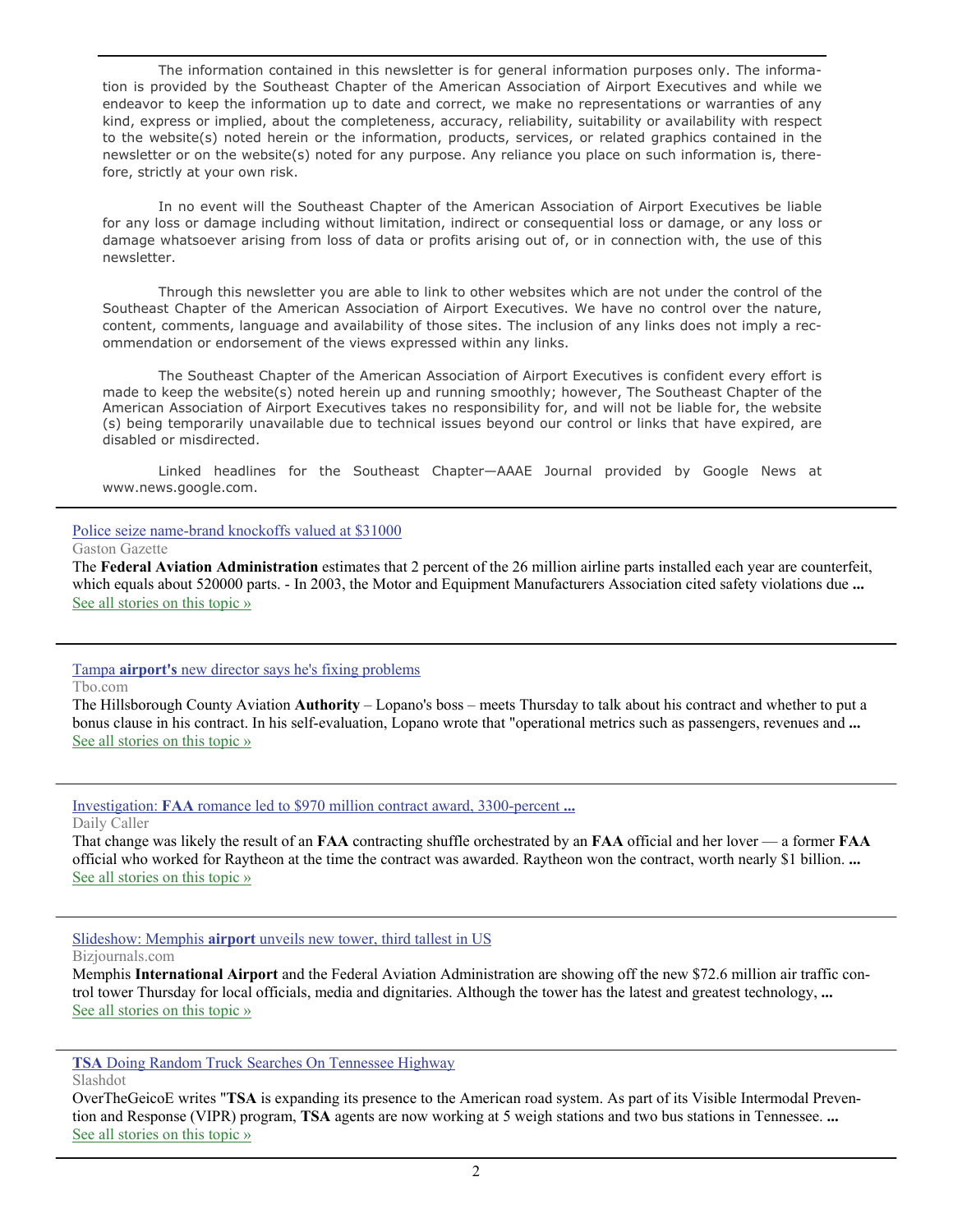### *Host of the 2012 SEC-AAAE Annual Conference*



# *Savannah—MAY 19-23, 2012*

**Airport** [chief's bonus pay still on hold](http://www.google.com/url?sa=X&q=http://www.tampabay.com/news/business/airlines/airport-chiefs-bonus-pay-still-on-hold/1197813&ct=ga&cad=CAEQARgAIAAoATAAOABAz42D9QRIAVAAWABiAmVu&cd=IDIkPQHMW7k&usg=AFQjCNGmWdwhcyLhHAxoWA_Ug5mXvzuAGA)

Tampabay.com

By Steve Huettel, Times Staff Writer The debate over giving Tampa **International Airport** CEO Joe Lopano more money is still unresolved — and still contentious. The **airport's** governing board was scheduled to discuss a bonus for Lopano at a workshop **...** [See all stories on this topic »](http://www.google.com/url?sa=X&q=http://news.google.com/news/story%3Fncl%3Dhttp://www.tampabay.com/news/business/airlines/airport-chiefs-bonus-pay-still-on-hold/1197813%26hl%3Den%26geo%3Dus&ct=ga&cad=CAEQARgAIAAoBjAAOABAz42D9QRIAVAAWABiAmVu&cd=IDIkPQHMW7k&usg=AFQjCNGYUo8d1h9N3Gns03tXc_ypG_OnWg)

#### [Direct Roanoke-to-LaGuardia flights assured, Goodlatte says](http://www.google.com/url?sa=X&q=http://www.roanoke.com/news/breaking/wb/300018&ct=ga&cad=CAEQARgAIAAoATABOAFAzv6G9QRIAVAAWABiAmVu&cd=8pP-ULEWwvM&usg=AFQjCNGQpKPDkEtjMzZOotiat9lk_EdiOA)

Roanoke Times

Bob Goodlatte, R-Roanoke County, announced this morning that Delta Air Lines has agreed to maintain direct flights between Roanoke **Regional Airport** and New York LaGuardia Airport. Moreover, Delta has said the flight will be jet service, Goodlatte said, **...**

[See all stories on this topic »](http://www.google.com/url?sa=X&q=http://news.google.com/news/story%3Fncl%3Dhttp://www.roanoke.com/news/breaking/wb/300018%26hl%3Den%26geo%3Dus&ct=ga&cad=CAEQARgAIAAoBjABOAFAzv6G9QRIAVAAWABiAmVu&cd=8pP-ULEWwvM&usg=AFQjCNEAF_rD_mwaM-ZkUB-7NLOLlvostQ)

#### Lafayette **Regional Airport** [launches mobile site](http://www.google.com/url?sa=X&q=http://www.theadvertiser.com/article/20111027/NEWS01/111027015/Lafayette-Regional-Airport-launches-mobile-site%3Fodyssey%3Dtab%257Ctopnews%257Ctext%257CFRONTPAGE&ct=ga&cad=CAEQARgAIAAoATAAOABAlKum9QRIAVAAWABiAmVu&cd=cC7mkvaQgT0&usg=AFQjCNGAY6fo2hCwbwzF3SxFMgYlc6VPHg)

The Daily Advertiser

The Lafayette **Regional Airport** has launched a new mobile website designed to provide airport and airline information to travelers with mobile devices. The mobile website complements the airport's main website and is designed specifically for iPhones, **...**

[See all stories on this topic »](http://www.google.com/url?sa=X&q=http://news.google.com/news/story%3Fncl%3Dhttp://www.theadvertiser.com/article/20111027/NEWS01/111027015/Lafayette-Regional-Airport-launches-mobile-site%253Fodyssey%253Dtab%25257Ctopnews%25257Ctext%25257CFRONTPAGE%26hl%3Den%26geo%3Dus&ct=ga&cad=CAEQARgAIAAoBjAAOABAlKum9QRIAVAAWABiAmVu&cd=cC7mkvaQgT0&usg=AFQjCNF1X0fWQQwkdkm-r7D4evF24k7XwQ)

#### **Director** [excited about](http://www.google.com/url?sa=X&q=http://bransontrilakesnews.com/news_free/article_78a731d4-ff52-11e0-8588-001cc4c03286.html&ct=ga&cad=CAEQAhgAIAAoATAAOABAh_Gg9QRIAVAAWABiAmVu&cd=ia1QtBksaCU&usg=AFQjCNH--L92umFCHj963cUzAmoVzstLcg) **airport**

Branson Tri-Lakes news By Mindy Honey | 0 comments While Branson **Airport** hasn't seen the number of passengers originally anticipated, **executive director** Jeff Bourk said they still have a lot to be excited about. "We opened up in mid-2009 in one of the worst recessions and we **...**

[See all stories on this topic »](http://www.google.com/url?sa=X&q=http://news.google.com/news/story%3Fncl%3Dhttp://bransontrilakesnews.com/news_free/article_78a731d4-ff52-11e0-8588-001cc4c03286.html%26hl%3Den%26geo%3Dus&ct=ga&cad=CAEQAhgAIAAoBjAAOABAh_Gg9QRIAVAAWABiAmVu&cd=ia1QtBksaCU&usg=AFQjCNEqFuTn1lsBqcnhmJpr_JaND5KzRA)

#### Pensacola **airport** [gets new name](http://www.google.com/url?sa=X&q=http://www.pnj.com/article/20111109/NEWS01/111109015/Pensacola-airport-gets-new-name%3Fodyssey%3Dtab%257Ctopnews%257Ctext%257CFRONTPAGE&ct=ga&cad=CAEQARgAIAAoATAAOABA_Lvr9QRIAVAAWABiAmVu&cd=YYsOojScr3E&usg=AFQjCNHJdYS9vxcas2bAomSUM8Zxm71lQg)

Pensacola News Journal Mayor Ashton Hayward this morning joined local business leaders and airport officials today in announcing that Pensacola Gulf Coast **Regional Airport** is now Pensacola International Airport. Despite the fact Pensacola offers travelers no international **...**

[See all stories on this topic »](http://www.google.com/url?sa=X&q=http://news.google.com/news/story%3Fncl%3Dhttp://www.pnj.com/article/20111109/NEWS01/111109015/Pensacola-airport-gets-new-name%253Fodyssey%253Dtab%25257Ctopnews%25257Ctext%25257CFRONTPAGE%26hl%3Den%26geo%3Dus&ct=ga&cad=CAEQARgAIAAoBjAAOABA_Lvr9QRIAVAAWABiAmVu&cd=YYsOojScr3E&usg=AFQjCNFU1oJQy90KgasX8SNfsmm6Q35h4Q)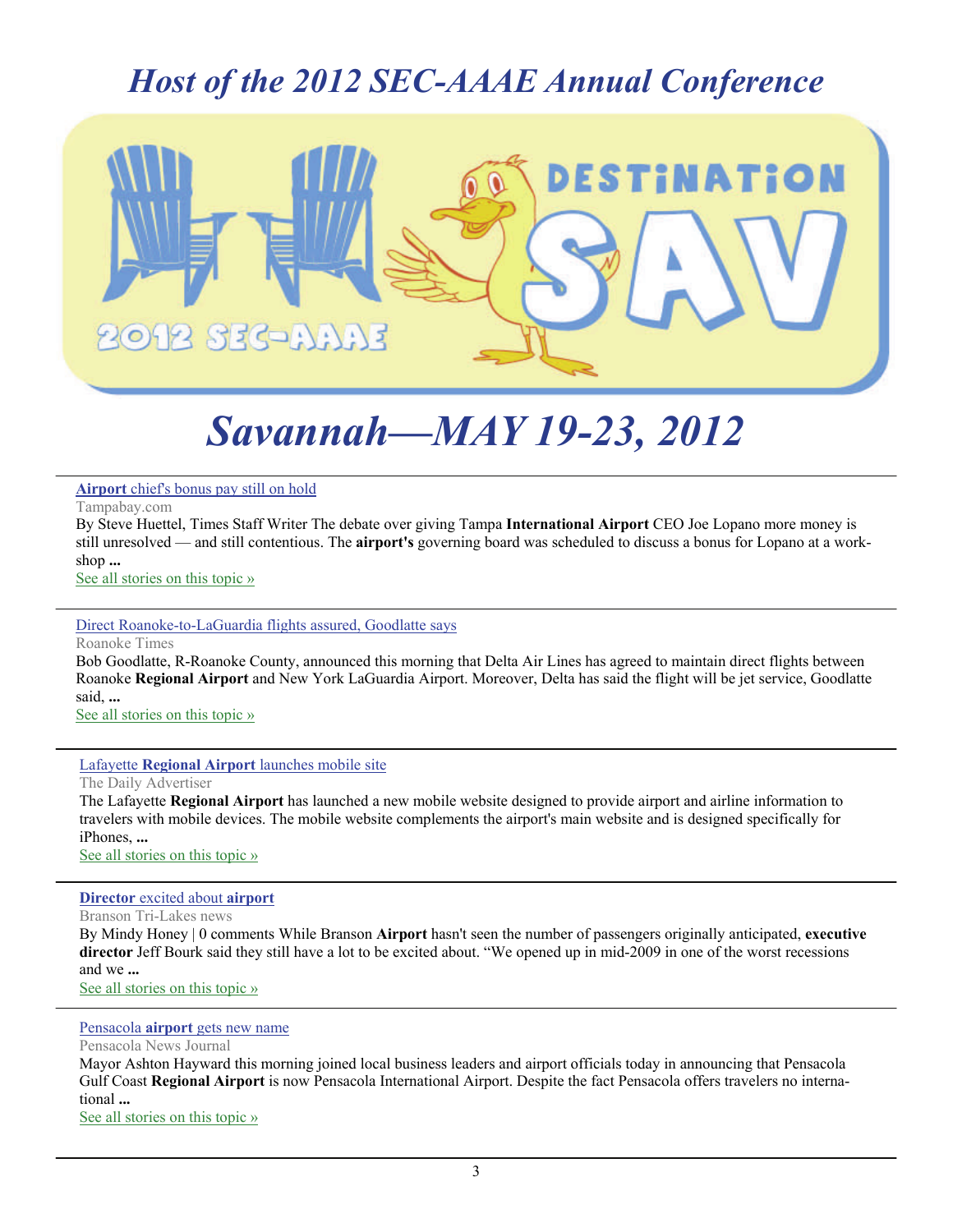#### **AIR-TRANSPORT IT SERVICES, INC. ANNOUNCES THE MONTGOMERY REGIONAL AIRPORT AS THE NEWEST AIRPORT TO CHOOSE THE AIRIT EASE™ VIRTUALIZED MULT-SIDED INFRASTRUCTURE TO DELIVER COMMON USE FUNCTIONALITY TO THEIR FACILITY**

**October 13, 2011, Orlando, FL –** Air-Transport IT Services, Inc. (AirIT), a key provider of diversified information technology products and services to the air transportation industry, announced their selection to provide the EASE™ common use solution to the Montgomery Regional Airport. AirIT's common use system, EASE (Extended Airline System Environment), is a cornerstone of the platform that ultimately allows any equipped ticket counter or gate podium to be utilized by any airline operating on the system.

The implementation in Montgomery will include full common use functionality to accommodate airlines including, American, Delta and US Airways. Importantly, this project will replace an existing legacy common use system with an airline-friendly alternative that will allow them to utilize their own proprietary business-optimized applications and not require the airlines to develop any new software, as is required by competing common use solutions. Betros Wakim, AirIT CEO says, "AirIT is proud to be able to deliver technology to airports that fosters beneficial partnerships between the airport and their airline tenants. Only the EASE™ solution can enable airports to create true facility flexibility while simultaneously allowing the airlines to use their own software that supports their distinct business processes.

Airports that perform the necessary due diligence on common use options quickly realize that airlines have an overwhelming preference to use their own software, not some feature-limited variant that was the norm in legacy common-use systems. In Montgomery, this fact is borne out by our selection to replace their existing system and deliver true application autonomy back to the airlines."

The EASE™ virtualized technology delivers true flexibility and cost savings airports can pass on to their airline partners. Because this contemporary solution allows airlines to operate in their own native system environment, airlines like American, Delta and US Airways will be able to seamlessly use any gate in Montgomery with all of the business capabilities resident in their own proprietary applications.

#### **About Air-Transport IT Services, Inc.**

Air-Transport IT Services, Inc., with corporate offices in Orlando, Florida, offers airlines and airport IT systems that enable them to deliver, display, manage and employ information that improves operations, customer satisfaction and revenue generation. The company's airport operational, passenger processing and revenue management solutions are the most comprehensive offerings available to the global air transportation industry. In addition to its product offerings, AirIT also provides consulting services, networking and installation and 24 x 7 support. AirIT is proud to be one of the top 100 best companies to work for in Florida, according to Florida Trend Magazine's annual issue of "Florida's Best Companies to Work For."

Press Contacts: Jennifer Grullon Phone: 407-370-4664 Email: jgrullon@AirIT.com

(Article provided by AirIT)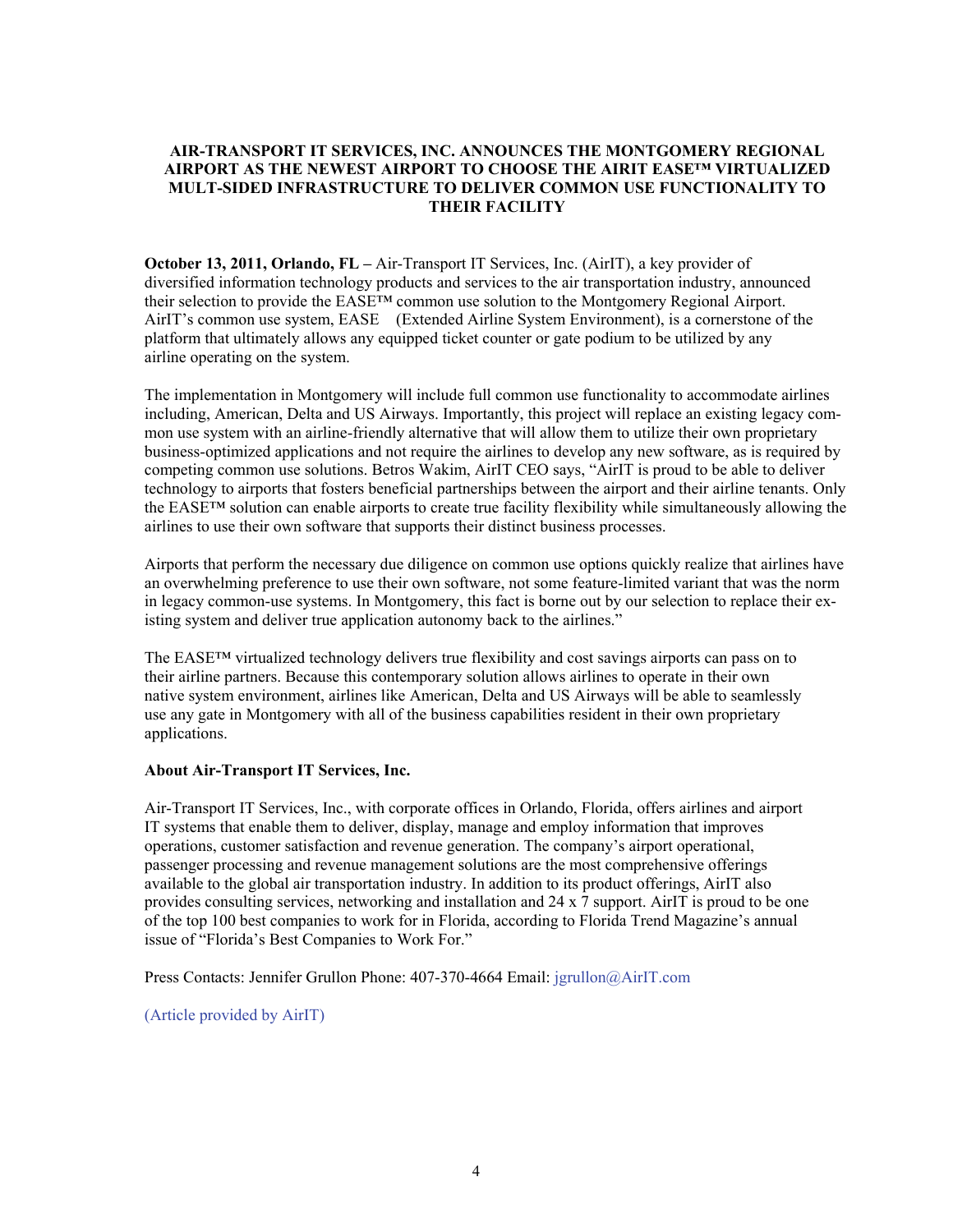#### Southwest Florida **International Airport** [to renovate flight info displays](http://www.google.com/url?sa=X&q=http://www.news-press.com/article/20111026/BUSINESS/110260340/Southwest-Florida-International-Airport-renovate-flight-info-displays%3Fodyssey%3Dmod%257Cnewswell%257Ctext%257CHome%257Cs&ct=ga&cad=CAEQARgAIAAoATAAOABA2tye9QRIAVAAWABiAmVu&cd=9TCQYK6RlTQ&usg=AFQjCNHATFOtcBBJItCHrB1l8HyZtNhm_g)

#### The News-Press

Updating display systems at the **international airport** is one of many initiatives the port authority is putting forward to make a lasting impression on visitors to the **region**. In the past year, the **airport** has made renovations to the food and beverage **...** [See all stories on this topic »](http://www.google.com/url?sa=X&q=http://news.google.com/news/story%3Fncl%3Dhttp://www.news-press.com/article/20111026/BUSINESS/110260340/Southwest-Florida-International-Airport-renovate-flight-info-displays%253Fodyssey%253Dmod%25257Cnewswell%25257Ctext%25257CHome%25257Cs%26hl%3Den%26geo%3Dus&ct=ga&cad=CAEQARgAIAAoBjAAOABA2tye9QRIAVAAWABiAmVu&cd=9TCQYK6RlTQ&usg=AFQjCNGYMi-kXEh5Tsy-CCYPAG1V77IrWA)

[Zephyrhills brownfield proposal draws residents' ire](http://www.google.com/url?sa=X&q=http://www2.tbo.com/news/pasco-news/2011/oct/25/zephyrhills-brownfield-proposal-draws-residents-ir-ar-278982/&ct=ga&cad=CAEQARgAIAAoATAAOABAyYKd9QRIAVAAWABiAmVu&cd=6lHHXiKxLP0&usg=AFQjCNGxZxHXhqHbtULmAKsqeei6eFO7og)

#### Tbo.com

By GEOFF FOX | The Tampa Tribune Tempers flared at a city council meeting after a Pasco County planner presented information about establishing a brownfield district around Zephyrhills **Municipal Airport**. Melanie Kendrick, the county's senior planner **...** [See all stories on this topic »](http://www.google.com/url?sa=X&q=http://news.google.com/news/story%3Fncl%3Dhttp://www2.tbo.com/news/pasco-news/2011/oct/25/zephyrhills-brownfield-proposal-draws-residents-ir-ar-278982/%26hl%3Den%26geo%3Dus&ct=ga&cad=CAEQARgAIAAoBjAAOABAyYKd9QRIAVAAWABiAmVu&cd=6lHHXiKxLP0&usg=AFQjCNFJ90kcHP-V114od7J5livzm2b3Xw)

[Hendricks not seriously hurt in crash](http://www.google.com/url?sa=X&q=http://espn.go.com/racing/nascar/cup/story/_/id/7176181/nascar-rick-hendrick-wife-ok-plane-crashes-florida&ct=ga&cad=CAEQARgAIAAoATAAOABAmeC99QRIAVAAWABiAmVu&cd=4iczyNr6bC0&usg=AFQjCNGzNGxaUaZjONcHa2mLKr6Rp2mIIg)

ESPN

The Gulfstream 150 aircraft ran off the runway at the Key West **International Airport** Monday at 7:45 pm Rick and Linda Hendrick, a pilot and co-pilot were all taken to Lower Keys Medical Centers. The Hendricks had minor injuries and the pilot and **...**

[See all stories on this topic »](http://www.google.com/url?sa=X&q=http://news.google.com/news/story%3Fncl%3Dhttp://espn.go.com/racing/nascar/cup/story/_/id/7176181/nascar-rick-hendrick-wife-ok-plane-crashes-florida%26hl%3Den%26geo%3Dus&ct=ga&cad=CAEQARgAIAAoBjAAOABAmeC99QRIAVAAWABiAmVu&cd=4iczyNr6bC0&usg=AFQjCNE9WhGM1DrQH8MBLc4Guil94kPF6Q)

#### [TSA glossed over cancer risk of X-ray scanners](http://www.google.com/url?sa=X&q=http://www.tennessean.com/article/20111102/NEWS08/311020124/TSA-glossed-over-cancer-risk-of-X-ray-scanners&ct=ga&cad=CAEQARgAIAAoATAAOABAt5HE9QRIAVAAWABiAmVu&cd=NxH6IgJ581s&usg=AFQjCNG6XSxB7NKL4Q-mmC53DXq4elfVyA)

The Tennessean

Today, the **Transportation Security Administration** has begun marching millions of airline passengers through the X-ray body scanners, parting ways with countries in Europe and elsewhere that have concluded that such widespread use poses an unacceptable **...**

[See all stories on this topic »](http://www.google.com/url?sa=X&q=http://news.google.com/news/story%3Fncl%3Dhttp://www.tennessean.com/article/20111102/NEWS08/311020124/TSA-glossed-over-cancer-risk-of-X-ray-scanners%26hl%3Den%26geo%3Dus&ct=ga&cad=CAEQARgAIAAoBjAAOABAt5HE9QRIAVAAWABiAmVu&cd=NxH6IgJ581s&usg=AFQjCNFHZAjw6qpcwK43grdoUT7Zp36s1g)

#### Sarasota-Bradenton **airport** [chief on international board](http://www.google.com/url?sa=X&q=http://www.heraldtribune.com/article/20111102/ARTICLE/111109905&ct=ga&cad=CAEQAhgAIAAoATAEOARA6f_H9QRIAVAAWABiAmVu&cd=jsSmBNY5OeM&usg=AFQjCNE25JmTZ22Op5eGqelHF2etvalDyQ)

Sarasota Herald-Tribune

Frederick "Rick" Piccolo, president of the Sarasota-Bradenton International **Airport**, is joining the **CEO** of the **airport** in Athens, Greece, in leadership positions for an international **airport** executives group. Piccolo will serve as vice chairman of the **...** [See all stories on this topic »](http://www.google.com/url?sa=X&q=http://news.google.com/news/story%3Fncl%3Dhttp://www.heraldtribune.com/article/20111102/ARTICLE/111109905%26hl%3Den%26geo%3Dus&ct=ga&cad=CAEQAhgAIAAoBjAEOARA6f_H9QRIAVAAWABiAmVu&cd=jsSmBNY5OeM&usg=AFQjCNHxvgQFXw4a_ibSEeKSjBrcqsE1BQ)

#### [September was busy month for McGhee Tyson](http://www.google.com/url?sa=X&q=http://www.knoxnews.com/news/2011/nov/04/september-was-busy-month-for-mcghee-tyson/&ct=ga&cad=CAEQARgAIAAoATAAOABAwJzS9QRIAVAAWABiAmVu&cd=lZyjqG-QsDk&usg=AFQjCNEyqPVBDXlkUYGj6JVLkiwx6KpRng)

Knoxville News Sentinel

The airport serving the Knoxville area reports a 7.8 percent increase in passengers for September, to 152233 travelers, over September 2010, making it the busiest September in McGhee Tyson's 74-year history. Metropolitan Knoxville **Airport Authority ...**

[See all stories on this topic »](http://www.google.com/url?sa=X&q=http://news.google.com/news/story%3Fncl%3Dhttp://www.knoxnews.com/news/2011/nov/04/september-was-busy-month-for-mcghee-tyson/%26hl%3Den%26geo%3Dus&ct=ga&cad=CAEQARgAIAAoBjAAOABAwJzS9QRIAVAAWABiAmVu&cd=lZyjqG-QsDk&usg=AFQjCNFuMQ0JwYbZ1HsF-Ltjac9Nfoxm5g)

[Naked man walks around terminal of Washington-area](http://www.google.com/url?sa=X&q=http://www.washingtonpost.com/local/naked-man-walks-around-terminal-of-washington-area-airport-taken-to-hospital-for-evaluation/2011/11/07/gIQAVjwYvM_story.html&ct=ga&cad=CAEQARgAIAAoATAAOABAucrg9QRIAVAAWABiAmVu&cd=neJpYXhYJ0s&usg=AFQjCNEnReCb_wpC5d6scXPxZK5wUfsoTw) **airport**; taken to hospital **...**

Washington Post

A man has been taken to a hospital for evaluation after he was spotted walking naked around Washington Dulles **International Airport**. **Airport** spokeswoman Kimberly Gibbs says the adult male was walking around the main terminal Monday morning and was not **...**

[See all stories on this topic »](http://www.google.com/url?sa=X&q=http://news.google.com/news/story%3Fncl%3Dhttp://www.washingtonpost.com/local/naked-man-walks-around-terminal-of-washington-area-airport-taken-to-hospital-for-evaluation/2011/11/07/gIQAVjwYvM_story.html%26hl%3Den%26geo%3Dus&ct=ga&cad=CAEQARgAIAAoBjAAOABAucrg9QRIAVAAWABiAmVu&cd=neJpYXhYJ0s&usg=AFQjCNGZIZRIRkGj8Svepg-yrxGFfk4yTw)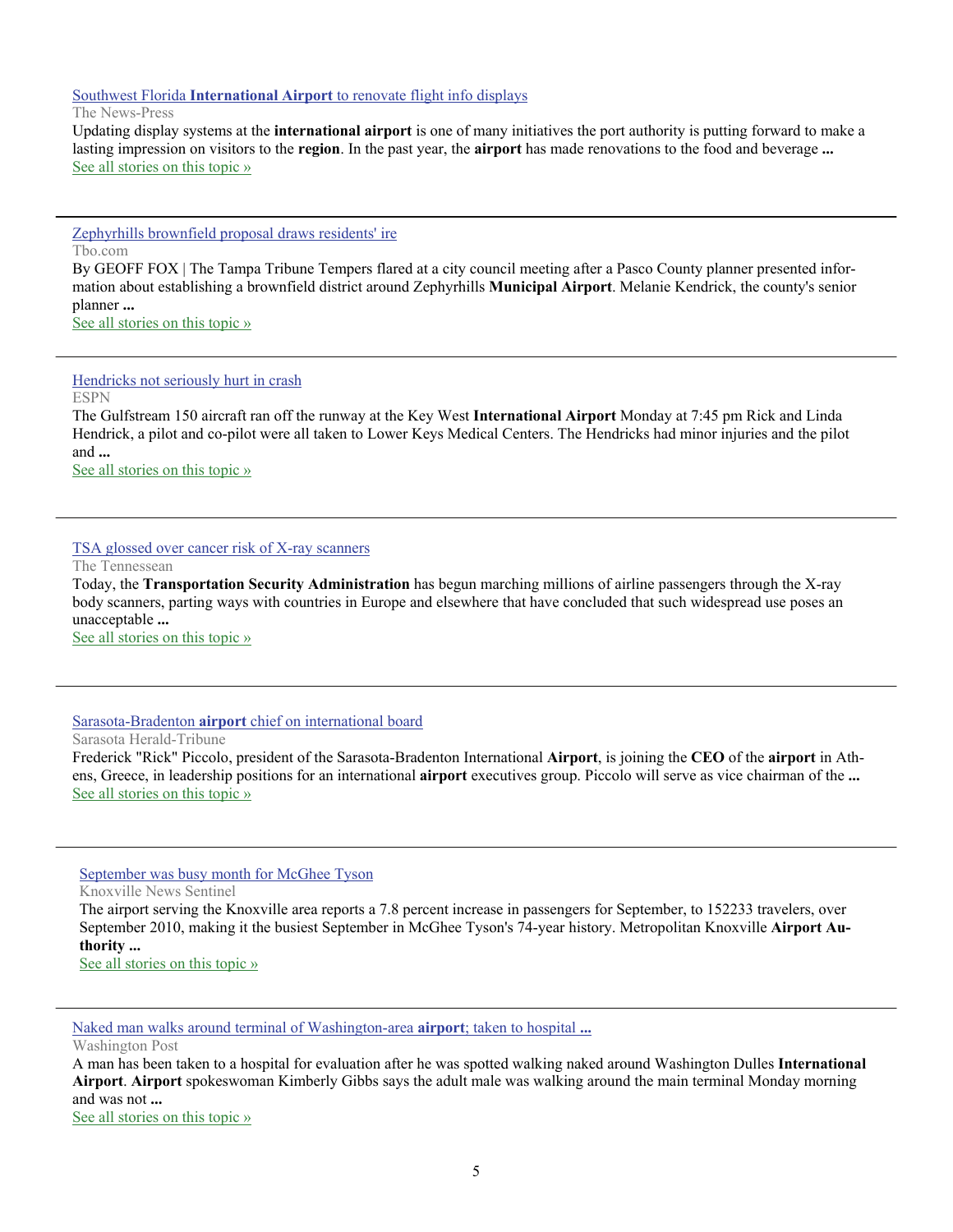[Historic plane crash at the Richmond](http://www.google.com/url?sa=X&q=http://www.wtvr.com/news/wtvr-historic-plane-crash-at-the-richmond-airport-changed-how-the-military-flies-20111108,0,4821718.story&ct=ga&cad=CAEQAhgAIAAoATAFOAVAy9Dm9QRIAVAAWABiAmVu&cd=w6JuppIDtns&usg=AFQjCNFBoYeHjiWSzeS7BEbVrK-nWQcZTg) **airport** changed how the military flies

#### WTVR

Anthony Dowd, the **airport manager**, was at home, blowing out the candles on his birthday cake when the phone rang with the news. "The control tower knew that the it was a Lockheed Constellation, four-engine civil transport, with 79 souls on board," Dowd **...**

[See all stories on this topic »](http://www.google.com/url?sa=X&q=http://news.google.com/news/story%3Fncl%3Dhttp://www.wtvr.com/news/wtvr-historic-plane-crash-at-the-richmond-airport-changed-how-the-military-flies-20111108,0,4821718.story%26hl%3Den%26geo%3Dus&ct=ga&cad=CAEQAhgAIAAoBjAFOAVAy9Dm9QRIAVAAWABiAmVu&cd=w6JuppIDtns&usg=AFQjCNHUK5o4URHxFB0QpvfGbP5RCYe3Aw)

[Runway Lights Stolen from the Memphis International](http://www.google.com/url?sa=X&q=http://www.wreg.com/news/wreg-runway-lights-stolen-from-the-memphis-international-airport-20111108,0,6063346.story&ct=ga&cad=CAEQARgAIAAoATABOAFA2oPn9QRIAVAAWABiAmVu&cd=C5b7UkHW3FE&usg=AFQjCNEu8HlyUrJ4lVy8PnC0gO7IzYMkwQ) **Airport**

WREG

"We're in the process of moving all the excess equipment they didn't take to a secure area," said Vice President of the **Airport Authority** John Greaud. Michael Hardimon and Settle Moss are accused of taking used runway lights and scrap metal from the **...**

[See all stories on this topic »](http://www.google.com/url?sa=X&q=http://news.google.com/news/story%3Fncl%3Dhttp://www.wreg.com/news/wreg-runway-lights-stolen-from-the-memphis-international-airport-20111108,0,6063346.story%26hl%3Den%26geo%3Dus&ct=ga&cad=CAEQARgAIAAoBjABOAFA2oPn9QRIAVAAWABiAmVu&cd=C5b7UkHW3FE&usg=AFQjCNGMJLvaM-qUzgdCkifE0Ko6FTjvBg)

Mayor, **airport** [director reject airline proposals](http://www.google.com/url?sa=X&q=http://www.wtva.com/news/local/story/Mayor-airport-director-reject-airline-proposals/tXhG-9pJw0O36Ay5PaCVwA.cspx&ct=ga&cad=CAEQARgAIAAoATABOAFAwr7n9QRIAVAAWABiAmVu&cd=jKgizMDwJZg&usg=AFQjCNELmmXluL-3v8uBjFRbymqC0kKbcw)

WTVA

(WTVA) -- Two bids from two separate airlines -- which would provide service to the Tupelo **Regional Airport** -- have been rejected, according to Tupelo **Regional Airport** executive director Josh Abramson. Reasoning behind the decision, he says, **...** [See all stories on this topic »](http://www.google.com/url?sa=X&q=http://news.google.com/news/story%3Fncl%3Dhttp://www.wtva.com/news/local/story/Mayor-airport-director-reject-airline-proposals/tXhG-9pJw0O36Ay5PaCVwA.cspx%26hl%3Den%26geo%3Dus&ct=ga&cad=CAEQARgAIAAoBjABOAFAwr7n9QRIAVAAWABiAmVu&cd=jKgizMDwJZg&usg=AFQjCNFGpGG3JZub98j1HejQ-pj_Zs4P8w)

[Angry Wife + Husbands Work Hours =](http://www.google.com/url?sa=X&q=http://www.tyingtheknott.com/profiles/blogs/news-9article16-angry-wife-calls-airport-bomb-threat&ct=ga&cad=CAEQARgAIAAoATAAOABA7Ojr9QRIAVAAWABiAmVu&cd=_5ZbFfOO6qg&usg=AFQjCNHhGHsMAx2ruoeoKELuO3tOCrQbTQ) **Airport** Bomb Threat

TyingTheKnott - Wedding Community - Blogs Forums & Wedding (blog) According to the report, Soraya Evette Billinge called the **authorities** at Southwest Florida International **Airport** from her cell phone and stated she did not want her husband working late at night because she did not like being home alone. **...** [See all stories on this topic »](http://www.google.com/url?sa=X&q=http://news.google.com/news/story%3Fncl%3Dhttp://www.tyingtheknott.com/profiles/blogs/news-9article16-angry-wife-calls-airport-bomb-threat%26hl%3Den%26geo%3Dus&ct=ga&cad=CAEQARgAIAAoBjAAOABA7Ojr9QRIAVAAWABiAmVu&cd=_5ZbFfOO6qg&usg=AFQjCNFhWvOnHzuHX0m4244Rd0U21KvQkA)

#### [Newport News-Williamsburg Takes Off to Family Fun in the Florida Sun](http://www.google.com/url?sa=X&q=http://www.marketwatch.com/story/newport-news-williamsburg-takes-off-to-family-fun-in-the-florida-sun-2011-11-16&ct=ga&cad=CAEQAhgAIAAoATAFOAVAiPOU9gRIAVAAWABiAmVu&cd=ejQ27DAhlEc&usg=AFQjCNE0IWaVm7qu9hR8qHDbJCj7CfhRNg)

MarketWatch (press release)

"We are extremely excited to welcome Allegiant to our community as a new business partner," stated Ken R. Spirito, **Executive Director** of the Newport News/Williamsburg International **Airport**. "Allegiant's travel packages and low air-fares will be an **...** [See all stories on this topic »](http://www.google.com/url?sa=X&q=http://news.google.com/news/story%3Fncl%3Dhttp://www.marketwatch.com/story/newport-news-williamsburg-takes-off-to-family-fun-in-the-florida-sun-2011-11-16%26hl%3Den%26geo%3Dus&ct=ga&cad=CAEQAhgAIAAoBjAFOAVAiPOU9gRIAVAAWABiAmVu&cd=ejQ27DAhlEc&usg=AFQjCNGmuLE_wxoM6fxPt9VtsL6WVxqyDg)

[RIC's September passenger traffic down 6.4 percent](http://www.google.com/url?sa=X&q=http://www2.timesdispatch.com/business/2011/oct/26/ric-traffic-declines-in-september-ar-1408950/&ct=ga&cad=CAEQAhgAIAAoATAEOARAm_2e9QRIAVAAWABiAmVu&cd=__jAJ42O7vs&usg=AFQjCNFm_PmBsz9KfQCty6fuHbPoQLMJNA)

Richmond Times Dispatch

September's traffic at RIC was down 6.4 percent compared with the same month last year, the Capital Region **Airport Commission** reported. Some of the drop-off still comes from JetBlue Airways' withdrawal last year from the Richmond-New York market, **...**

[See all stories on this topic »](http://www.google.com/url?sa=X&q=http://news.google.com/news/story%3Fncl%3Dhttp://www2.timesdispatch.com/business/2011/oct/26/ric-traffic-declines-in-september-ar-1408950/%26hl%3Den%26geo%3Dus&ct=ga&cad=CAEQAhgAIAAoBjAEOARAm_2e9QRIAVAAWABiAmVu&cd=__jAJ42O7vs&usg=AFQjCNHFU1yi-7niC9OXp5Bw3oXl9yGNEA)

Norfolk **International airport** ["well served," expert says](http://www.google.com/url?sa=X&q=http://hamptonroads.com/2011/11/norfolk-international-airport-well-served-expert-says&ct=ga&cad=CAEQARgAIAAoATAAOABAgKfw9QRIAVAAWABiAmVu&cd=xvSXbniecAE&usg=AFQjCNHunwHRVnDv_sG1GOL0BNUF7mpavg)

The Virginian-Pilot And Norfolk **International Airport** "is very well served," Michael Boyd, president of Boyd Group International Inc., told a gathering of business and community leaders of the Hampton Roads Norfolk **Airport** Task Force. Norfolk has direct connections to 10 **...**

[See all stories on this topic »](http://www.google.com/url?sa=X&q=http://news.google.com/news/story%3Fncl%3Dhttp://hamptonroads.com/2011/11/norfolk-international-airport-well-served-expert-says%26hl%3Den%26geo%3Dus&ct=ga&cad=CAEQARgAIAAoBjAAOABAgKfw9QRIAVAAWABiAmVu&cd=xvSXbniecAE&usg=AFQjCNEk0gLAmtLYx3_saAMwQyuSPovrFQ)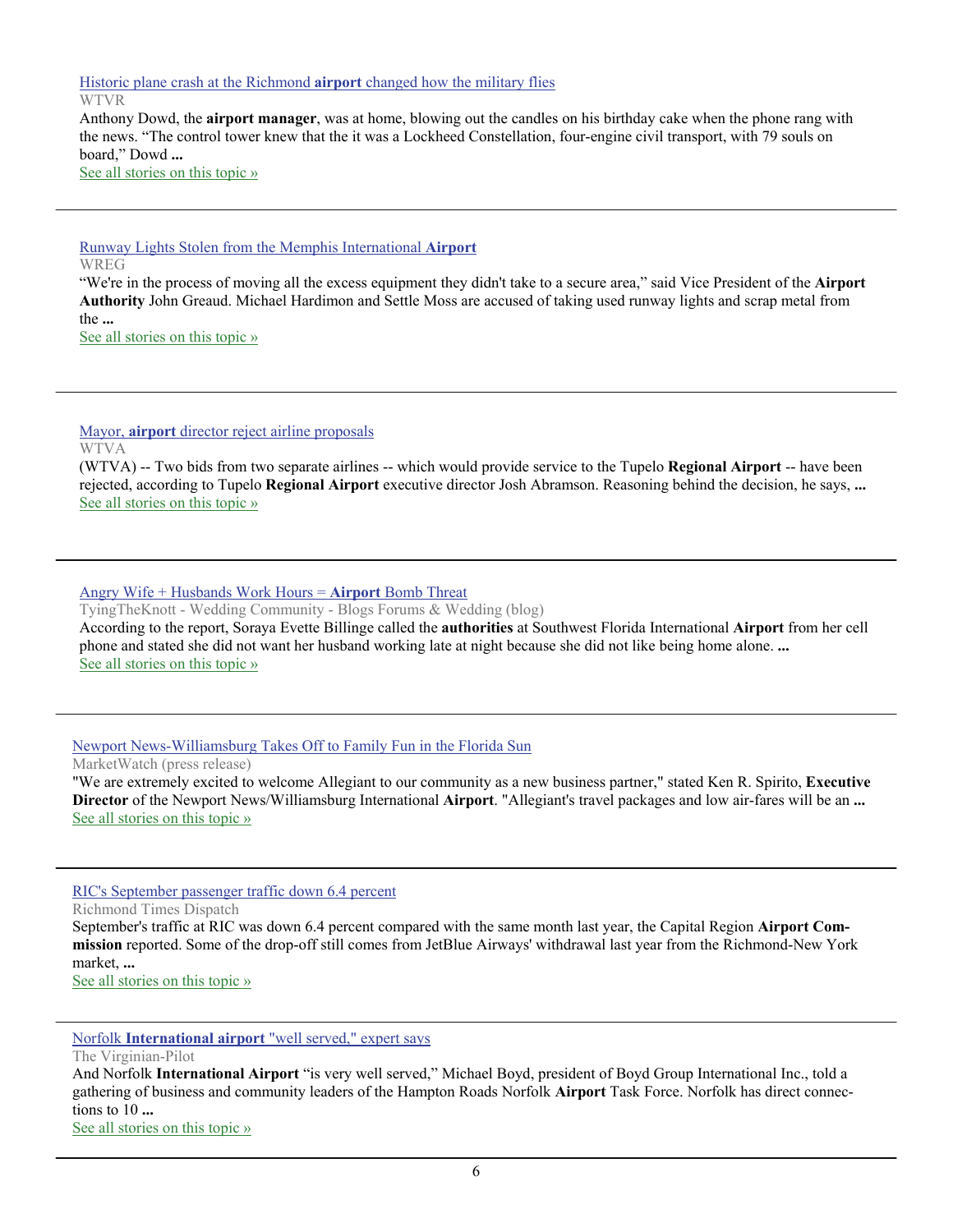#### [Transportation bill would expand board of Metropolitan Washington](http://www.google.com/url?sa=X&q=http://www.washingtonpost.com/local/transportation-bill-would-expand-board-of-metropolitan-washington-airports-authority/2011/11/15/gIQAJGLfPN_story.html&ct=ga&cad=CAEQARgAIAAoATABOAFAy5mN9gRIAVAAWABiAmVu&cd=k9UBu6bbBuM&usg=AFQjCNEYkn1aYb_QpRg_h2I0l7pRenEr2Q) **Airports ...**

Washington Post

A move by Congress may allow members of the board that oversees Reagan National and Dulles **International airports** to be removed by their appointing bodies and increase the size of the panel, which is supervising the construction of the Metrorail **...** [See all stories on this topic »](http://www.google.com/url?sa=X&q=http://news.google.com/news/story%3Fncl%3Dhttp://www.washingtonpost.com/local/transportation-bill-would-expand-board-of-metropolitan-washington-airports-authority/2011/11/15/gIQAJGLfPN_story.html%26hl%3Den%26geo%3Dus&ct=ga&cad=CAEQARgAIAAoBjABOAFAy5mN9gRIAVAAWABiAmVu&cd=k9UBu6bbBuM&usg=AFQjCNFMxt2qwtjpW1JCW4YvQRwr3AVU0g)

Owensboro **Airport** [Offers New Long Range Flight Options](http://www.google.com/url?sa=X&q=http://surfky.com/index.php/owensboro/68-local-owensboro-top-news/6549-owensboro-airport-offers-new-long-range-flight-options&ct=ga&cad=CAEQARgAIAAoATAAOABAoPaS9gRIAVAAWABiAmVu&cd=im8oc39AA1g&usg=AFQjCNGTzNw5lRXKgKhO7cvJ-7B-4T4fpQ)

SurfKY News

Cape Air announced Monday that it will be starting flight service between the Owensboro-Daviess County **Regional Airport** and Lambert-St. Louis **International Airport**. Cape Air will operate year round in Owensboro. Enthusiasm in Owensboro is apparent, **...**

[See all stories on this topic »](http://www.google.com/url?sa=X&q=http://news.google.com/news/story%3Fncl%3Dhttp://surfky.com/index.php/owensboro/68-local-owensboro-top-news/6549-owensboro-airport-offers-new-long-range-flight-options%26hl%3Den%26geo%3Dus&ct=ga&cad=CAEQARgAIAAoBjAAOABAoPaS9gRIAVAAWABiAmVu&cd=im8oc39AA1g&usg=AFQjCNHz1dIVNtvJZA-P8xyctL8_HbnIfQ)

[Southwest Georgia](http://www.google.com/url?sa=X&q=http://www.walb.com/story/16048958/southwest-georgia-regional-airport-name-change&ct=ga&cad=CAEQARgAIAAoATABOAFAw4GM9gRIAVAAWABiAmVu&cd=4XgH8TaDtxk&usg=AFQjCNGsWH1Kltt00MUnod5LtR9-e_Tcxw) **Regional Airport** name change?

WALB-TV

By Ashton Pellom - bio | email The Southwest Georgia **Regional Airport** may get a new name in honor of a civil rights trailblazer. City Commissioners are considering renaming the airport after the late Johnnie Johnson. Johnson sued the city in 1972 and **...**

[See all stories on this topic »](http://www.google.com/url?sa=X&q=http://news.google.com/news/story%3Fncl%3Dhttp://www.walb.com/story/16048958/southwest-georgia-regional-airport-name-change%26hl%3Den%26geo%3Dus&ct=ga&cad=CAEQARgAIAAoBjABOAFAw4GM9gRIAVAAWABiAmVu&cd=4XgH8TaDtxk&usg=AFQjCNFPiW0CsXjlokmAKaaEYm_MKmSeXA)

[Profiling Patrick Graham](http://www.google.com/url?sa=X&q=http://www2.wsav.com/news/2011/nov/16/profiling-patrick-graham-ar-2714077/&ct=ga&cad=CAEQAhgAIAAoATADOANAiPOU9gRIAVAAWABiAmVu&cd=ejQ27DAhlEc&usg=AFQjCNE-Rof--7h5oQ_AM2ahcdJfGikXVA)

WSAV-TV

On of the eve of Leadership Savannah's Golden Anniversary Gala, we profile Patrick Graham, **Executive Director** of the Savannah **Airport** Commission and outgoing President of Leadership Savannah. Graham talks about the past, present and future of the **...**

[See all stories on this topic »](http://www.google.com/url?sa=X&q=http://news.google.com/news/story%3Fncl%3Dhttp://www2.wsav.com/news/2011/nov/16/profiling-patrick-graham-ar-2714077/%26hl%3Den%26geo%3Dus&ct=ga&cad=CAEQAhgAIAAoBjADOANAiPOU9gRIAVAAWABiAmVu&cd=ejQ27DAhlEc&usg=AFQjCNFqpbPKPWco1zZ-24hOoy8snWVe5g)

#### [Progress continues with terminal expansion at Myrtle Beach](http://www.google.com/url?sa=X&q=http://www.thesunnews.com/2011/11/09/2489858/progress-continues-with-terminal.html&ct=ga&cad=CAEQARgAIAAoATAAOABA-4_s9QRIAVAAWABiAmVu&cd=D-fvNEK4Ri8&usg=AFQjCNHYJVY-lPS7-86gU7RUeK1t_NNq8w) **International Airport**

Myrtle Beach Sun News

By Brad Dickerson - bdickerson@thesunnews.com Work on the terminal expansion project at Myrtle Beach **International Airport** continues toward its November 2012 completion date, as the contract for a new passenger baggage system has been awarded and the **...**

[See all stories on this topic »](http://www.google.com/url?sa=X&q=http://news.google.com/news/story%3Fncl%3Dhttp://www.thesunnews.com/2011/11/09/2489858/progress-continues-with-terminal.html%26hl%3Den%26geo%3Dus&ct=ga&cad=CAEQARgAIAAoBjAAOABA-4_s9QRIAVAAWABiAmVu&cd=D-fvNEK4Ri8&usg=AFQjCNE6ssQazs1g8bwa1USMIgQgJg4uZw)

#### Augusta **Regional Airport** [starts traveler loyalty program](http://www.google.com/url?sa=X&q=http://chronicle.augusta.com/content/blog-post/tim-rausch/2011-11-17/augusta-regional-airport-starts-traveler-loyalty-program&ct=ga&cad=CAEQARgAIAAoATABOAFA6MeV9gRIAVAAWABiAmVu&cd=ZG07PjzykFs&usg=AFQjCNHQ8pCHrkeaL3gMBCuUdWibI0qXfw)

The Augusta Chronicle (blog)

It is going to be managed by the company that runs the parking there, Republic Parking, and **airport** officials are soliciting participation from local businesses. Shoppers who go to those businesses, which already includes the shops, food and parking at **...** [See all stories on this topic »](http://www.google.com/url?sa=X&q=http://news.google.com/news/story%3Fncl%3Dhttp://chronicle.augusta.com/content/blog-post/tim-rausch/2011-11-17/augusta-regional-airport-starts-traveler-loyalty-program%26hl%3Den%26geo%3Dus&ct=ga&cad=CAEQARgAIAAoBjABOAFA6MeV9gRIAVAAWABiAmVu&cd=ZG07PjzykFs&usg=AFQjCNFsZTPejIFZkq_xk2lpFZGdHgk7lg)

#### **[Airport manager](http://www.google.com/url?sa=X&q=http://www.thenewsstar.com/article/20111123/NEWS01/111230329&ct=ga&cad=CAEQAhgAIAAoATAAOABAyt219gRIAVAAWABiAmVu&cd=4tORKz600D8&usg=AFQjCNG94mPHduEBD3jY7FdSbMiK-1U5Hg)** is fired

Monroe News Star

Ron Phillips, the airport marketing manager, will serve as interim **airport manager**. Mayo said there will be a national search for the next **airport manager**. "We will be putting that together very soon," he said. Public Works Director Tom Janway said two **...**

[See all stories on this topic »](http://www.google.com/url?sa=X&q=http://news.google.com/news/story%3Fncl%3Dhttp://www.thenewsstar.com/article/20111123/NEWS01/111230329%26hl%3Den%26geo%3Dus&ct=ga&cad=CAEQAhgAIAAoBjAAOABAyt219gRIAVAAWABiAmVu&cd=4tORKz600D8&usg=AFQjCNFsCQ970itePkazIPr19KfdsbPgmQ)

Tallahassee **Airport** [Invites Customers to Experience New Enhancements](http://www.google.com/url?sa=X&q=http://www.wctv.tv/home/headlines/Tallahassee_Regional_Airport_Invites_Customers_to_Experience_New_Enhancements_134694848.html&ct=ga&cad=CAEQARgAIAAoATABOAFA7fPU9gRIAVAAWABiAmVu&cd=elRX5SM8EK8&usg=AFQjCNElof3OIW9L9qLSp0zWfJSF2WwYdA)

**WCTV** 

If air travel is part of your holiday plans this season, or you have business travel plans, the Tallahassee **Regional Airport** (TLH) wants to make the experience even better with newly implemented customer focused amenities and terminal improvements. **...** [See all stories on this topic »](http://www.google.com/url?sa=X&q=http://news.google.com/news/story%3Fncl%3Dhttp://www.wctv.tv/home/headlines/Tallahassee_Regional_Airport_Invites_Customers_to_Experience_New_Enhancements_134694848.html%26hl%3Den%26geo%3Dus&ct=ga&cad=CAEQARgAIAAoBjABOAFA7fPU9gRIAVAAWABiAmVu&cd=elRX5SM8EK8&usg=AFQjCNGQth7TKEE6XezLBaJ3FAXGVsEQ6g)